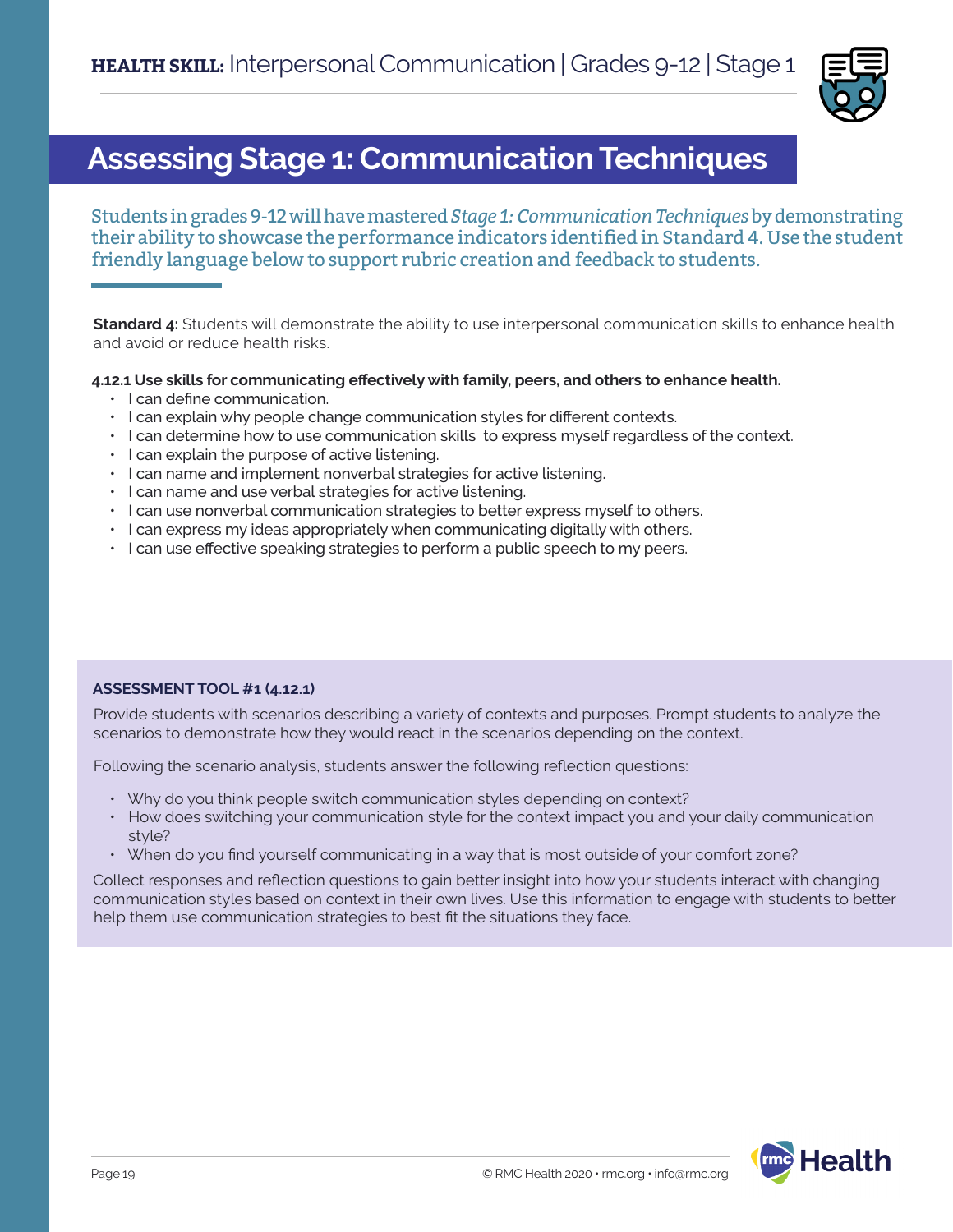

#### **ASSESSMENT TOOL #2 (4.12.1)**

Have students create a "How To" speech to demonstrate the strategies for effective public speaking. Structure the process for the speech as follows:

- 1. Write your speech
- 2. Practice with a small group
- 3. Edit and practice independently
- 4. Present

Before students begin writing their speech, provide them with an outline and model speech as an example. Example speeches, speech outlines, and guidelines are available in the *Resource Bank* below. When students practice their speech, provide group members with a checklist and specific language for providing feedback. Have students present to the whole class or in small groups. As students present their speeches, have the audience complete the checklist and provide feedback. Allow students to complete a self-assessment of speaking strategies.

Before students present their final speeches, give students coping strategies for handling nerves during public speaking.

#### **ASSESSMENT TOOL #3 (4.12.1)**

Tell students that they are going to practice body language in different speaking and listening situations. Give students a list of recommended active listening strategies for body language (e.g. eye contact, facial expressions that show engagement, appropriate gestures), and a list of appropriate body language for speakers (e.g. hands, eyes, avoid fidgeting). Reference Step 2 and Step 3 for more thorough examples of active listening and effective speaking strategies. Place students into pairs and have them practice these strategies. Give students easy topics for conversation because you want to have them focus on the body language strategies not the content of their discussion.

Ask students the following questions to debrief this activity:

- How do you change your body language depending on context?
- How do you change your listening and speaking strategies depending on the situation?
- Why do people change their listening and speaking strategies depending on context?

#### **ASSESSMENT TOOL #4 (4.12.1)**

Place students into small groups and give them images of people who are speaking and listening. Make sure the images have clear context to let the students know how the speaker or listener should present themselves. Ask students to critique the images and give constructive feedback on how these individuals could improve their body language. Have students write down their responses. Monitor student discussions and encourage students to think about the context and the way the person is using body language. Collect student responses and use this information to gauge student understanding of speaking and listening strategies.

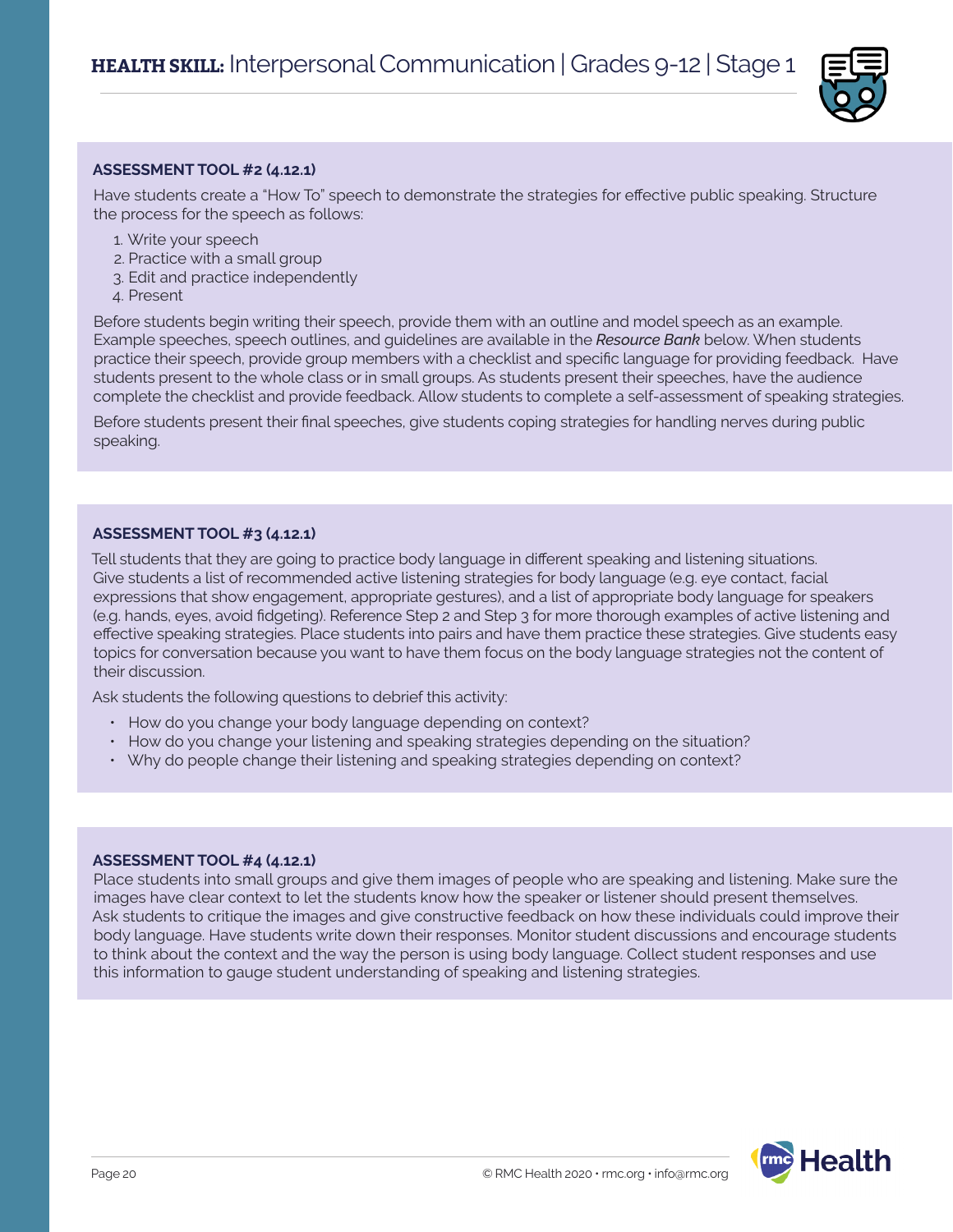

#### **ASSESSMENT TOOL #5 (4.12.1)**

Give students 3-5 minutes to write about what makes them most happy in life. Tell students not to worry about wording because they will be having a conversation rather than giving a speech. Place students in pairs. Have students practice interviewing their partners for three minutes. While they are interviewing their partners, they should be using gestures, proximity and questions. Provide students with a model for appropriate gestures and proximity (closeness).

Following the activity, have students reflect on the experience. Ask students the following questions:

- What listening strategies did you use during the interview?
- Could you tell a difference in the conversation after using these strategies? Explain.
- What strategies did your partner use while you spoke?
- How did it feel to have someone practice these strategies with you?
- How can Active Listening impact other people?

#### **ASSESSMENT TOOL #6 (4.12.1)**

Place students into groups of three for a triad conversation. Assign each person one of the following roles: speaker, listener, and observer. Explain to students that the speaker talks, the listener engages, and the observer takes notes and gives feedback. Tell students that they will be each of the roles for this activity. Give students a topic that is easy for them to talk about. Have students engage in triad conversations for 2-3 minutes for each round. Provide each student with a checklist of strategies covered in *Stage 1: Communication Techniques* to give feedback to listeners and speakers.

After the conversations are complete, have students complete a personal reflection explaining how they believe they did in their conversation by answering the following questions:

- How does my communication style impact those around me?
- When do I change my communication style?
- How do I know when I should change my strategy?
- How do I communicate to others when I don't agree with their actions?

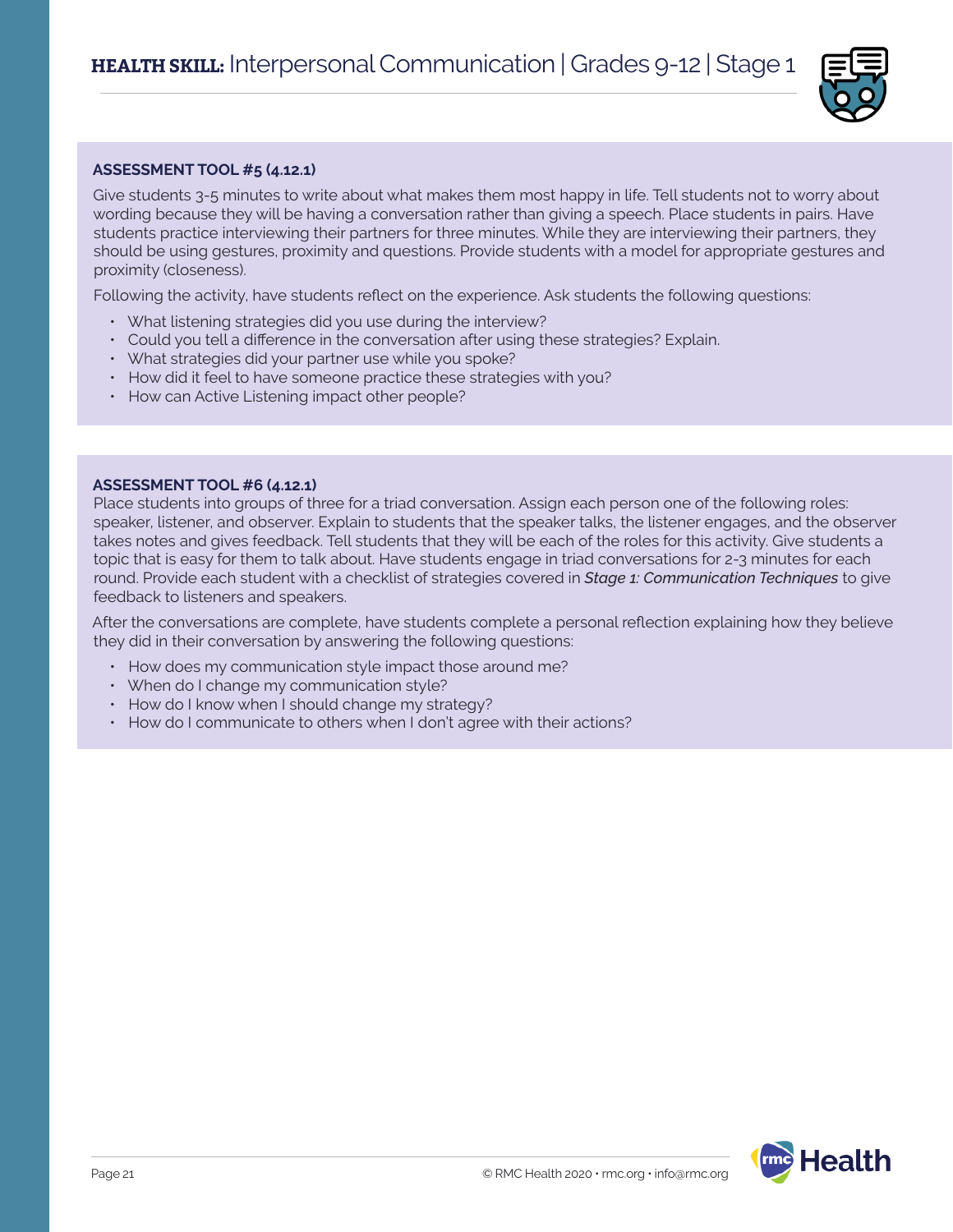

# **Content Area Connections**

Build content understanding through connections with other courses. Share suggestions with teachers to develop plans for content overlap and student language connections.

The use of effective listening and speaking strategies helps to create a safe and welcoming classroom. When planning for partner or group work, use the strategies learned in *Stage 1: Communication Techniques* to reinforce healthy ways of communicating. Provide the strategies to other content area teachers, so they can use similar language and reinforce student understanding. For example, ask the Math teacher to prompt students to use active listening strategies during direct instruction of concepts.

Utilize content structures and topics in classrooms to reinforce student understanding and to support ongoing student development. *Stage 1: Communication Techniques* can be used across content areas when students are trying to communicate. Remind students to consider context when thinking through effective speaking and listening strategies. .

Reinforce the understanding that effective communication can help in all areas of life by exploring the following questions with students across contents. Add specific content information in place of the italicized words as necessary. These questions are meant to be used when students are interacting with others, during partner or group work. These questions are a guide for independent reflection when students are challenged to understand how best to communicate their needs, wants, and feelings, and how others may be communicating to them.

- What listening strategies could you use during *this moment*?
- What speaking strategies were you using when *this happened*?
- What did you notice about how others were communicating in *this context*?
- How did your tone of voice impact *your message*?
- How did your body language impact *your message*?
- How could you more effectively communicate your *ideas, needs, wants, and feelings*?

### **VOCABULARY REINFORCEMENT:**

Utilize the vocabulary words below to reinforce student understanding and to showcase the ability to use words across content areas. For example, an entire grade-level team can decide to teach these words within the specific contexts of their classes to deepen understanding of vocabulary and language use.

*listen, speak, voice, body language, facial expressions, intent, engagement, inflection, tone, convey, message*